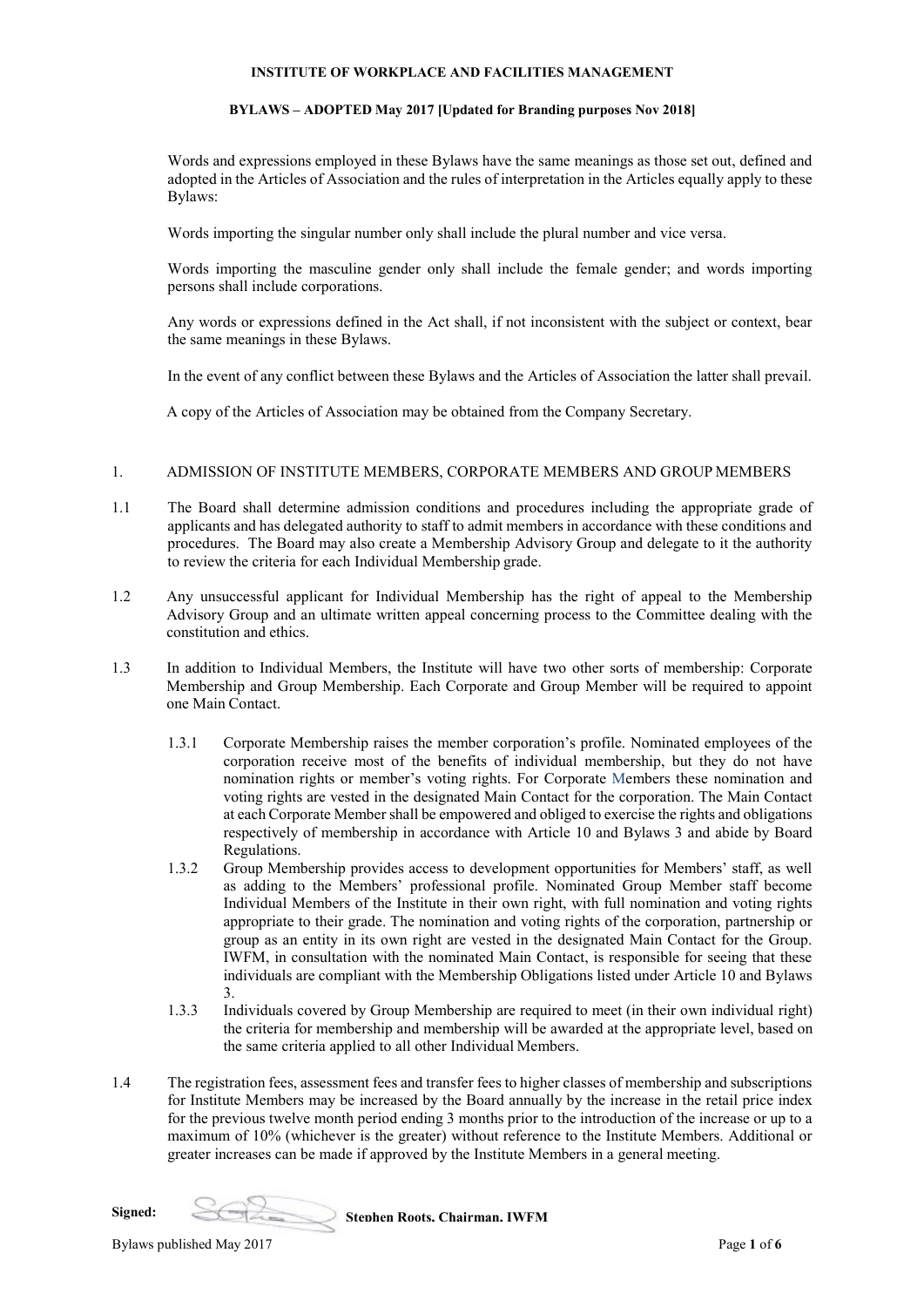- 1.4.1 Subscriptions are payable one year in advance and are not refundable under any circumstances. A new Institute Member must pay any relevant assessment fee and either the first year's subscription in full or have had an acceptable payment method verified by the Institute.
- 1.4.2 Payment may be made by cash, direct debit or BACS transfer or any other methods as agreed by the Board. The Board may at its discretion set various concession rates of subscription to be set out in the Board Regulations.
- 1.4.3 An election to the Institute or transfer to another grade is deemed to have been offered on the date when the application was approved under the authority of the Executive and is deemed to have been accepted upon receipt by the Office of any subscription balance due. The date of election will be the date of entry into the register of Institute Members following acceptance – see 1.4.5 below.
- 1.4.4 If an Institute Member fails to pay his or its subscription for any year within two months of the same becoming due, or within such other period as may be defined by the Board, he or it shall automatically cease to be an Institute Member (subject to the discretion of the Board).
- 1.4.5 The Institute shall keep a register of Institute Members at the Office in the manner and detail as determined by the Board, which shall be the official evidence of membership to be used to determine the rights and obligations of Institute Members.
- 1.5 Re-instatement of membership:
	- 1.5.1 An Institute Member whose membership of the Institute has lapsed for a period not exceeding twenty four months is eligible for re-admission upon payment of all arrears due for the current period from him or it while an Institute Member and the amount of the subscription that would have been due from him or it if he or it had continued to be an Institute Member up to the time of his or its re-admission (subject to the discretion of the Board).
	- 1.5.2 Any Institute Member whose membership has lapsed for a period exceeding twenty-four months may be required to make a new application for membership of the Institute and possible assessment by an independent party.
	- 1.5.3 A Fellow of the Institute whose membership has lapsed for a period exceeding twenty-four months may be eligible for re-admission as a Fellow as deemed appropriate by theBoard.
	- 1.5.4 An Institute Member whose membership lapses or ceases for any reason whatsoever shall not be entitled to use post-nominals or otherwise hold himself out as a Member, or have access to member benefits including nomination and voting rights, until or unless he isre-admitted.

## 2. MEMBERSHIP RIGHTS

Membership rights are granted to Individual Members (Associates, Affiliates, Members, Certified Members, Fellows, and Honorary Fellows) and to Corporate and Group Members. The Corporate and Group Members shall have the right to receive the membership rights listed in Bylaws 7.3 to 7.6 subject to the obligations set out in Bylaw 3 and in accordance with Board Regulations.

## 2.1 TITLES AND CERTIFICATES

See Articles 8 and 9 regarding titles and certificates.

## 2.2 REGIONS

Institute Members may participate in activities and vote in the Region of the Institute Member's choice as registered in the official record of membership or in the absence of such a choice in the Region of the Institute Member's home/main address postcode as defined by the member. An Institute Member has voting rights in only one Region.

- 2.3 NOMINATIONS For Members' rights to be nominated to the Board or Members' Council, see Tables 1 and 2.
- 2.4 NOTICE OF ANNUAL GENERAL MEETING (AGM) & AUDITED ACCOUNTS All Institute Members whether holding voting rights or not are entitled to receive the Notice of AGM and access to the audited accounts.

## 2.5 EXTRAORDINARY GENERAL MEETING (EGM)

Fifty Institute Members entitled to vote may requisition an EGM whenever they think fit by written notice signed by them to the Company Secretary.





**Stephen Roots, Chairman, IWFM**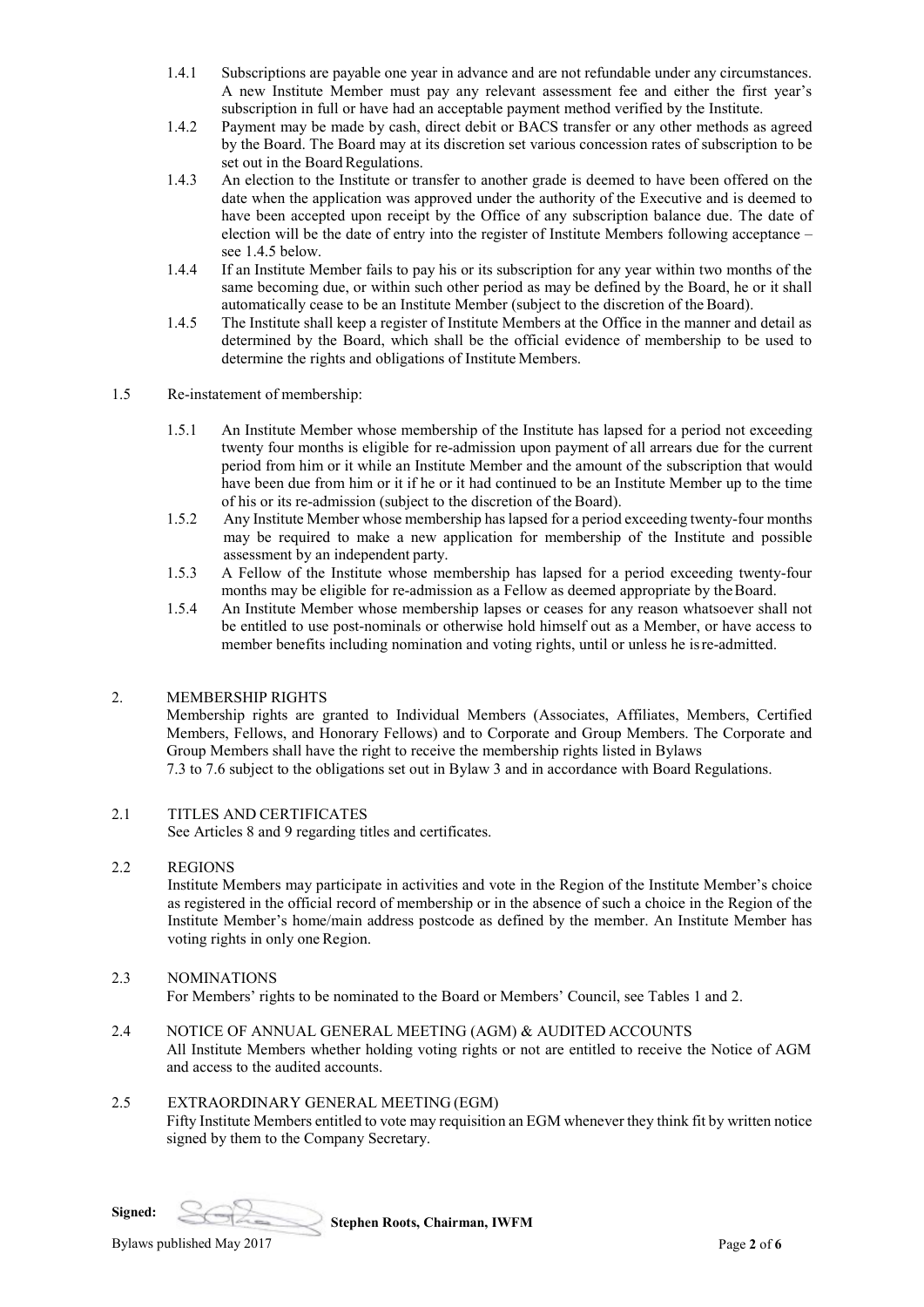2.6 VOTING AT GENERAL MEETINGS See Article 16 re voting rights at General Meetings.

## 3. MEMBERSHIP OBLIGATIONS

3.1 PROFESSIONAL CONDUCT – THE CODE All members must abide by the Professional Code of Conduct. The requirement to comply with the Code is laid out in Article 12.

## 3.2 PERSONAL CONTRIBUTION Each Institute Member shall be bound to further the objectives, interests and influence of the Institute to the best of his or its ability. Membership Groups provide opportunities for all Institute Members to participate in the work of the Institute.

## 3.3 SUBSCRIPTIONS

Subscriptions are dealt with under Bylaws 1.4 and 1.5.

# 3.4 DISCIPLINARY<br>3.4.1 All Instit

- All Institute Members including Corporate and Group Members must abide by the Code of Professional Conduct and the constitution of the Institute which includes BoardRegulations.
- 3.4.2 The Institute has a positive policy of whistleblowing and will investigate material breaches of any Member obligation in accordance with Board Regulations.
- 3.4.3 Board Regulations define the process of investigation, hearing and appeal and establish the process for appointment to the roles and responsibilities of the panels established by Board Regulation.

#### 4. GENERAL MEETINGS

- 4.1 The notice and voting rights for General Meetings are set out in Articles 13 16.
- 4.2 GENERAL MEETINGS PROCEEDINGS All General Meetings will be managed in accordance with Article 15.
- 5. THE BOARD The Board, its powers, membership, election, proceedings and indemnification are dealt with in Articles  $17 - 24$ .

## 6 MEMBERS' COUNCIL

- 6.1 The role of Members' Council is to help to encourage, engage with and ensure good communications with and between IWFM's Regions and SIGs, to encourage and ensure good communications with and between members and, to help form IWFM's research agenda.
- 6.2 For Members' Council composition, eligibility, voting rights and numbers, see Bylaws Table 2.
- 6.3 Votes may be cast by paper ballot, electronically, over the internet, on a website or by other method approved by the Board.
- 6.4 A quorum shall consist of the following 8 voting members:
	- 6.4.1 one Regional representative 6.4.2 one Special Interest Group representative 6.4.3 six others.

**Signed:**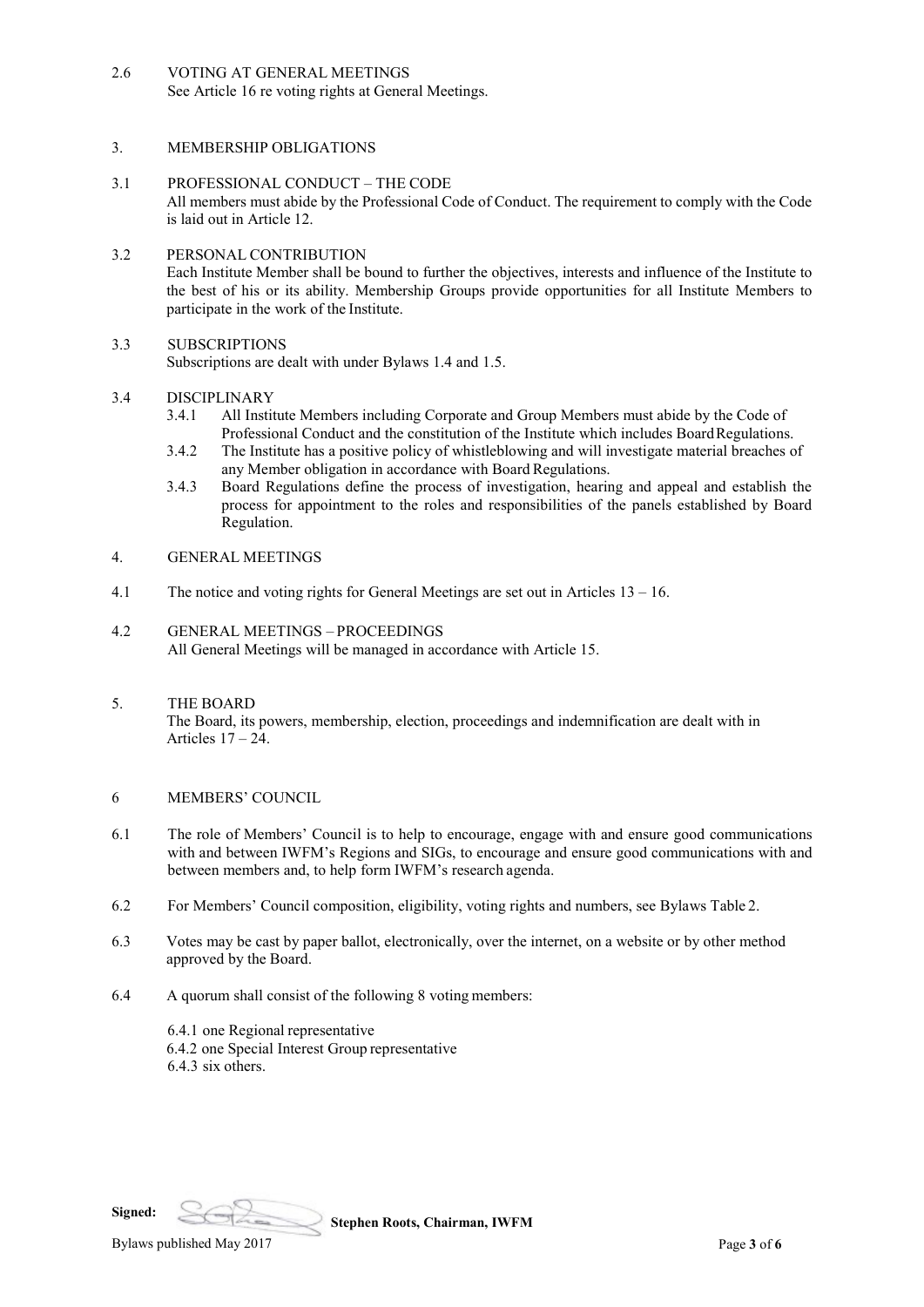- 7. MEMBERSHIP GROUPS
	- Membership Groups are defined in Article 29.
- 7.1 MEMBERSHIP GROUP COMMITTEES
	- 7.1.1 For composition, eligibility, voting rights and numbers, see:

Regions - Bylaws Table 3 Special Interest Groups - Bylaws Table 4.

- 7.1.2 The Region and SIG Committees shall be responsible to the Members' Council, for their activities and conduct, and report on this through their appointed member of the Members' Council.
- 7.1.3 Votes may be cast by paper ballot, electronically, over the internet, on a website or other method approved by the Board.
- 7.1.4 A Membership Group may recommend the holding of regular meetings for the purpose of lectures, reading papers and discussions of subjects pertinent to the practice of facilities management and related subjects, at locations in districts within the area at which the Membership Group operates.
- 7.1.5 A Regional Committee may delegate the management of a sub-area within their Region (referred to in this Bylaw as a Branch) to a committee formed by Institute Members for whom such a Branch has been created. The Regional Committee shall retain overall responsibility for all activities organised by the Branch.
- 7.1.6 No Membership Group or Branch may be formed without the approval of the Board.<br>7.1.7 Every Membership Group shall pass such regulations as may be necessary to complete
- Every Membership Group shall pass such regulations as may be necessary to comply with the wishes of the Board.
- 7.1.8 A Membership Group may make proposals for the consideration of the Members' Council but shall not without the approval of the Board take any action except only on matters affecting the day-to-day administration of the Membership Group.
- 7.1.9 Expenses in administering the Membership Groups are approved by the Board shall be paid from the general funds of the Institute; claims for reimbursement of such expenses shall be lodged with the IWFMs Finance office within one month of the same being incurred.
- 7.1.10 The Chair of each Membership Group committee is to ensure that proper accounts are kept in respect of:

7.1.10.1 all sums of money received and expended by the Membership Group and Branches if any

- 7.1.10.2 all sales and purchases of goods by the Membership Group and Branches if any
- 7.1.10.3 the books of account shall be kept by the Regional Treasurer (if none by the Chair) in accordance with policies and procedures laid down by the Board from time totime.
- 7.1.11 A Membership Group or Branch may be dissolved by the Board at any time. In the event of the dissolution of a Membership Group or Branch the balance of any funds or other property of the Institute in its possession shall be forthwith handed over to Institute.

## 7.2 ATTENDANCE AT MEMBERSHIP GROUP EVENTS

- 7.2.1 Any Institute Member is entitled to attend a published Regional or Branch event.
- 7.2.2 Any Institute Member is entitled to attend a published SIG event.<br>7.2.3 Membership Group Committees and Branch Committees have the
- 7.2.3 Membership Group Committees and Branch Committees have the right to invite others to attend their events as they see fit.

## 7.3 MEMBERSHIP GROUP NOMINATIONS

The Membership Group Committee is responsible for publicising the right of Institute Members registered in their Membership Group to nominate for the annual election to the Membership Group Committee. Such nominations must be sent to the Membership Group Secretary (or if none to the Chair) by e-mail or letter with confirmation that the nominee is willing to serve between 45 and 25 days prior to the annual meeting.

## 7.4 MEMBERSHIP GROUP ELECTIONS

The need for a ballot will depend on whether there are nominations in excess of the vacant places on the Membership Group Committee by reference to the maximum number of the Membership Group Committee - see Bylaws and Bylaws Tables 3 and 4. All such nominations should be made in accordance with IWFMs election procedures.

**Signed:**